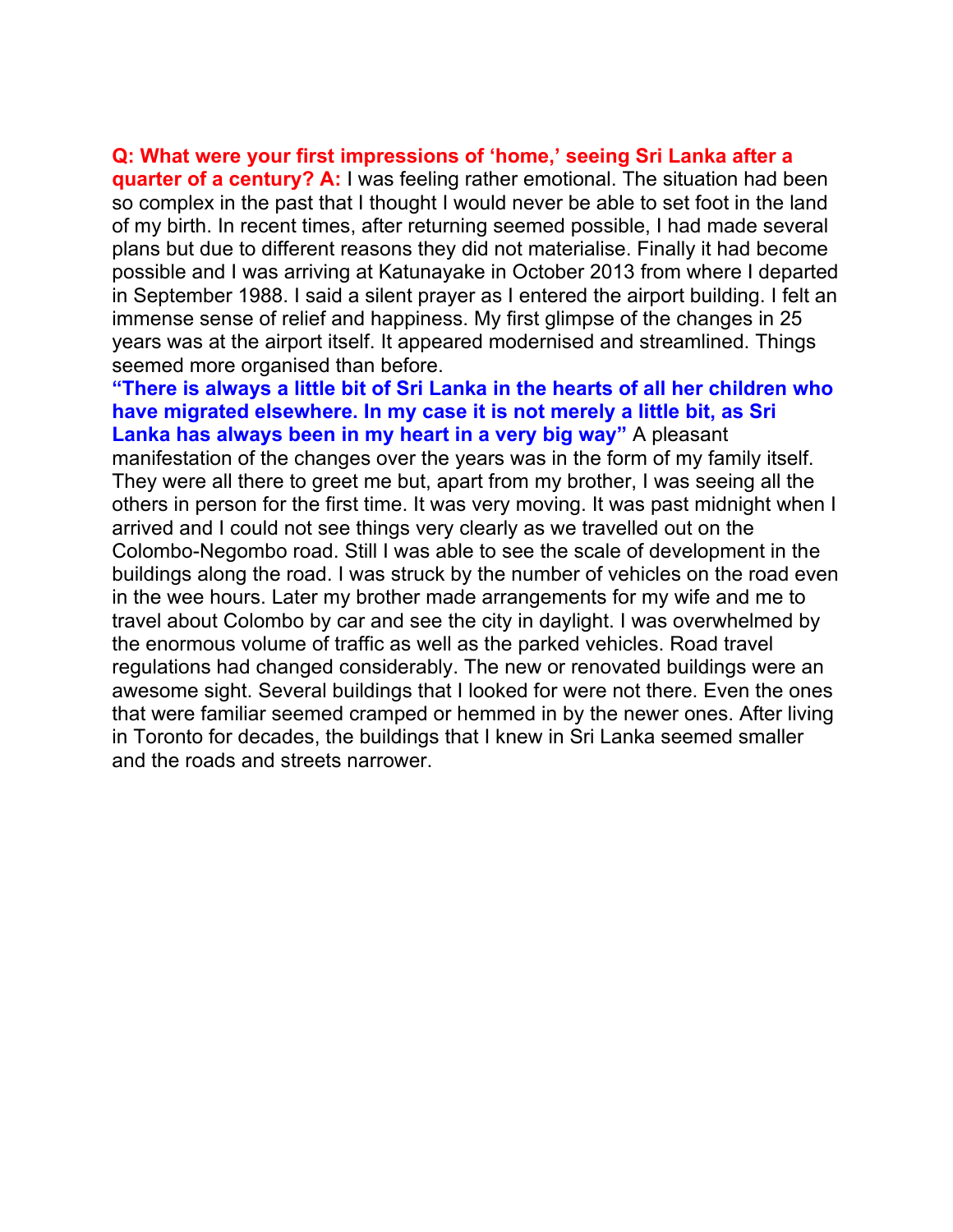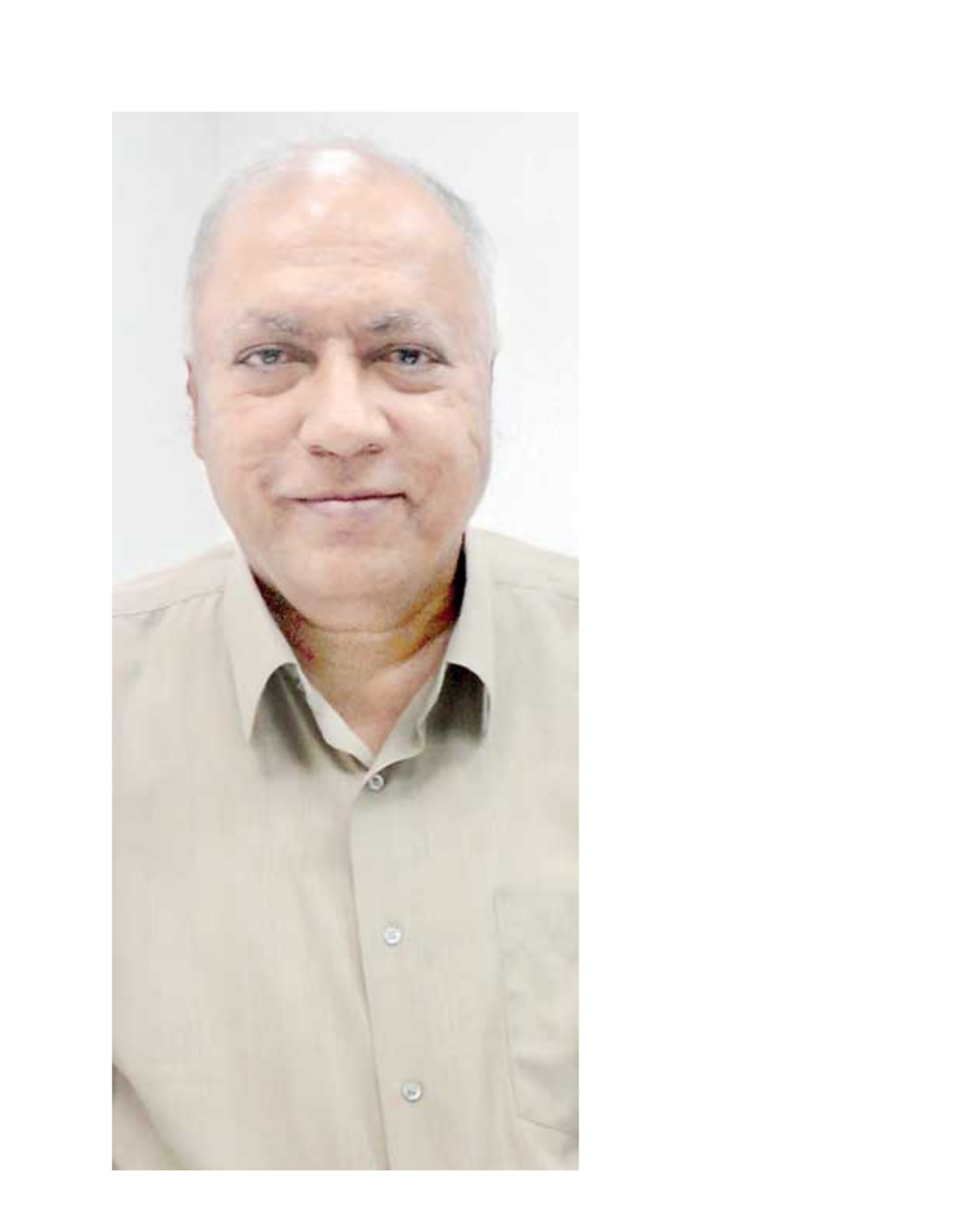Initially I felt uncomfortable at this unfamiliar, new Colombo. I felt somewhat out of place in the beginning but as the days progressed I began to feel very much at home and was very, very happy and comfortable. **Q: Did you have a sense of 'returning home' or did you experience reverse culture shock? A:** This is a little complicated as in my case I have had a very peculiar and complex relationship with Sri Lanka. Yes, physically I had been away for 25 years and in that sense I was returning home to my motherland. But mentally, emotionally and spiritually I had never been 'away' from Sri Lanka and so I was not 'returning home'. As you are aware, I have been focusing on Sri Lanka and matters here in most of my journalistic writings. I keep abreast of current developments here while living abroad. In that sense I have never left Sri Lanka and so was not just returning now. Since I have kept myself informed of happenings here, there was no risk of feeling culture shock by what I saw. Still the growth and signs of visible development, particularly the roads, high rise buildings, hotels and department stores did cause some surprise because my imagination was conditioned to the time I had left Sri Lanka. The changes were somewhat unexpected but certainly not shocking. There is always a little bit of Sri Lanka in the hearts of all her children who have migrated elsewhere. In my case it is not merely a little bit, as Sri Lanka has always been in my heart in a very big way.

**"For articles by D.B.S. Jeyaraj, please visit http://dbsjeyaraj.com/. In addition to his weekly column in our sister paper the Daily Mirror, the Daily FT will feature a new column by David from March."** However, I must share the sense of shock I felt after arriving. The last leg of my flight to Sri Lanka was from Abu Dhabi to Colombo. The flight attendant asked me on the flight, "Are you Sri Lankan ?" and I said "Yes" without any hesitation, so she did not give me the disembarkation card to fill out and I did not realise it. After I arrived in Katunayake, the Immigration Officer asked me for it and when I replied I was not given one, he asked me to get one from the desk and fill it out. Even when I was filling it, I was doubtful and asked my wife, "What do I write here?" She firmly said, "Canadian". That was an emotionally-upsetting moment. Here I was returning after 25 years to what I considered was my country and being told 'you are now a citizen of another country'. As realisation dawned, I did experience some sort of culture shock but not perhaps the kind you have in mind. **Q: Your visit was from October to December. What were the most memorable moments? A:** The most memorable experience of all was being with my family. I was meeting my nephews, sister-in-law and brother-in-law for the first time. I kept in touch with them by email, telephone and sometimes Skype but actually seeing them in the flesh was great. I had missed out on seeing my nephews grow from the cradle. They were big now but still I got along well. I was also seeing my brother after 25 years. I also met some other relatives, including my favourite aunt. None of my wife's immediate family members are in Sri Lanka but we met some of her other relatives. We also met several of our respective schoolmates, friends and former colleagues. Meeting those people and renewing relationships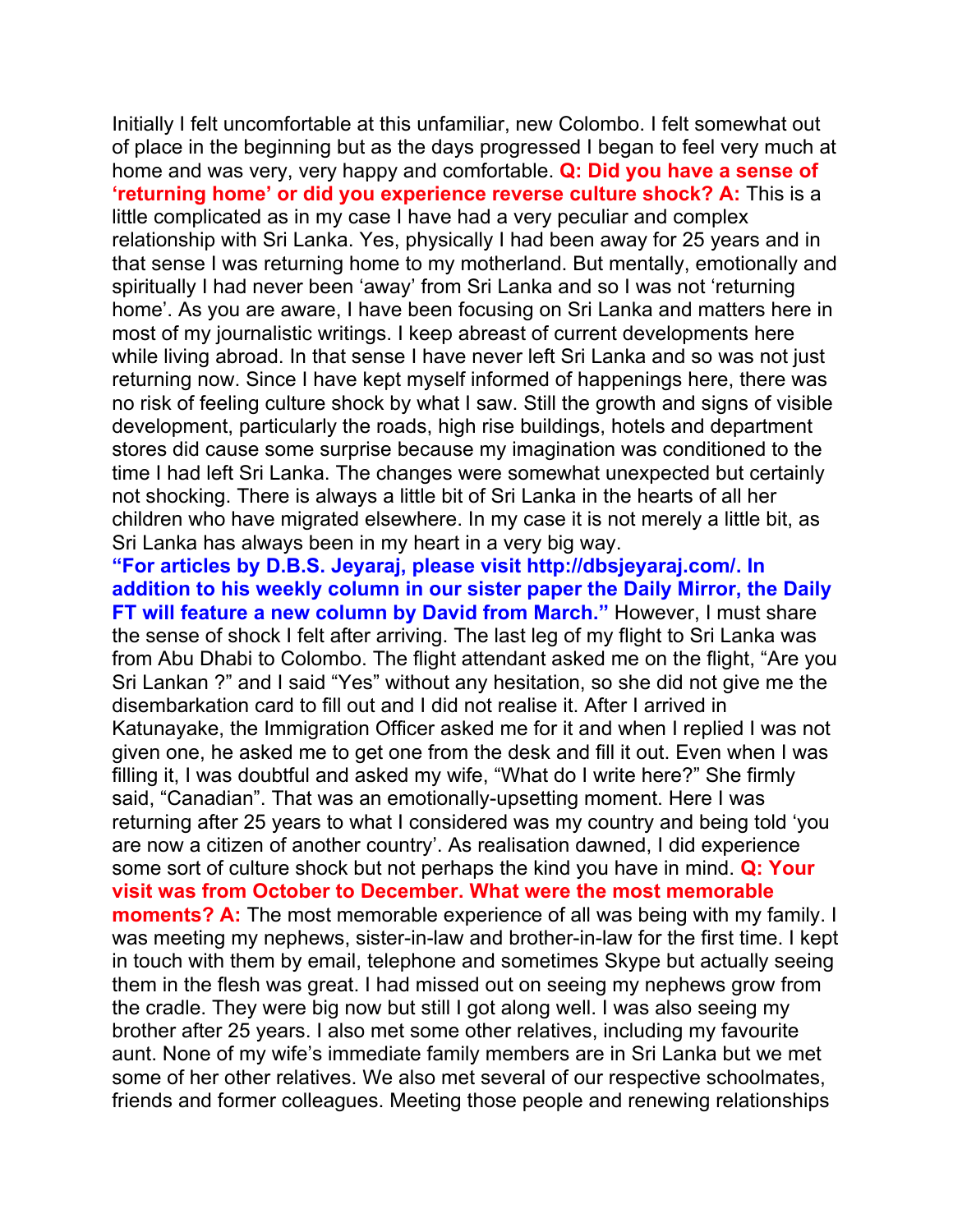were all great and happy moments. I was also meeting friends and professional colleagues whom I had never met before. There have been several friendships built over the years via email and telephone without ever having seen each other in person. Seeing such friends and interacting was heavenly. You will understand what exactly I am talking about. Apart from meeting people, almost all the experiences I had were unforgettable. I relish all such moments and they are all indelibly engraved in my memory right now. After I returned to Canada I keep thinking of them, reliving every such moment. From the chirping of birds in the morning to seeing stars clearly in the night sky, every moment was memorable. From visiting S. Thomas' Prep School in Colpetty where I began primary schooling to Jaffna College in Vaddukkoddai where I ended secondary school – all such moments were memorable. I cherish all those moments. Experiencing Sri Lanka again after 25 years was a very sentimental journey. Some were sad moments too. Every moment seems memorable and singling out a few for specific mention does not seem possible but one delightful moment in particular was the meeting with Lester James and Sunethra Peiris. **Q: What were the key locations you visited during your stay and could you describe the experiences? A:** I travelled about in the island to a very great extent, from the northernmost point of Paruthithurai or Point Pedro to the southernmost point of Devinuwara or Dondra. I visited or travelled about in eight provinces. The only province I missed this time was the Eastern Province. I enjoyed the Southern coast and the Uva highlands very much. Travelling along the Southern Expressway was superb. I also moved around extensively in Colombo and the suburbs.

**"It was on 14 September 1988 that I had left Sri Lanka; 25 years had passed and I was now determined to return, come what may. For sentimental reasons I bought my air ticket on the same 14 September date that I had left Colombo in '88 The circumstances of my departure from Sri Lanka and what followed thereafter placed me in a state of exile. What sustained me in Canada over the years was my continuing to relate to Sri Lanka through journalism and the hope of returning one day One change that I felt after some years of being in Canada was that I missed Colombo terribly. I was born in Colombo and grew up there. I have worked in Colombo and lived there for years. I slowly realised that I loved Colombo very much. After returning to Toronto, I yearn wistfully for Colombo What amazes me is the resilience and tenacity of our people, who have lived through a bitter conflict and are now trying to rise up. What troubles me are the growing burdens heaped on them To use journalistic parlance, the story today is not of conflict or confrontation, but that of post-war renaissance, people-topeople reconciliation and ethnic amity. In my own small way, I want to reflect and record this shift"** The most important trip I undertook was to the north. I spent several days visiting and staying in all the Northern districts. I first went to Mannar and from there to Jaffna. Then I went to Mullaitheevu and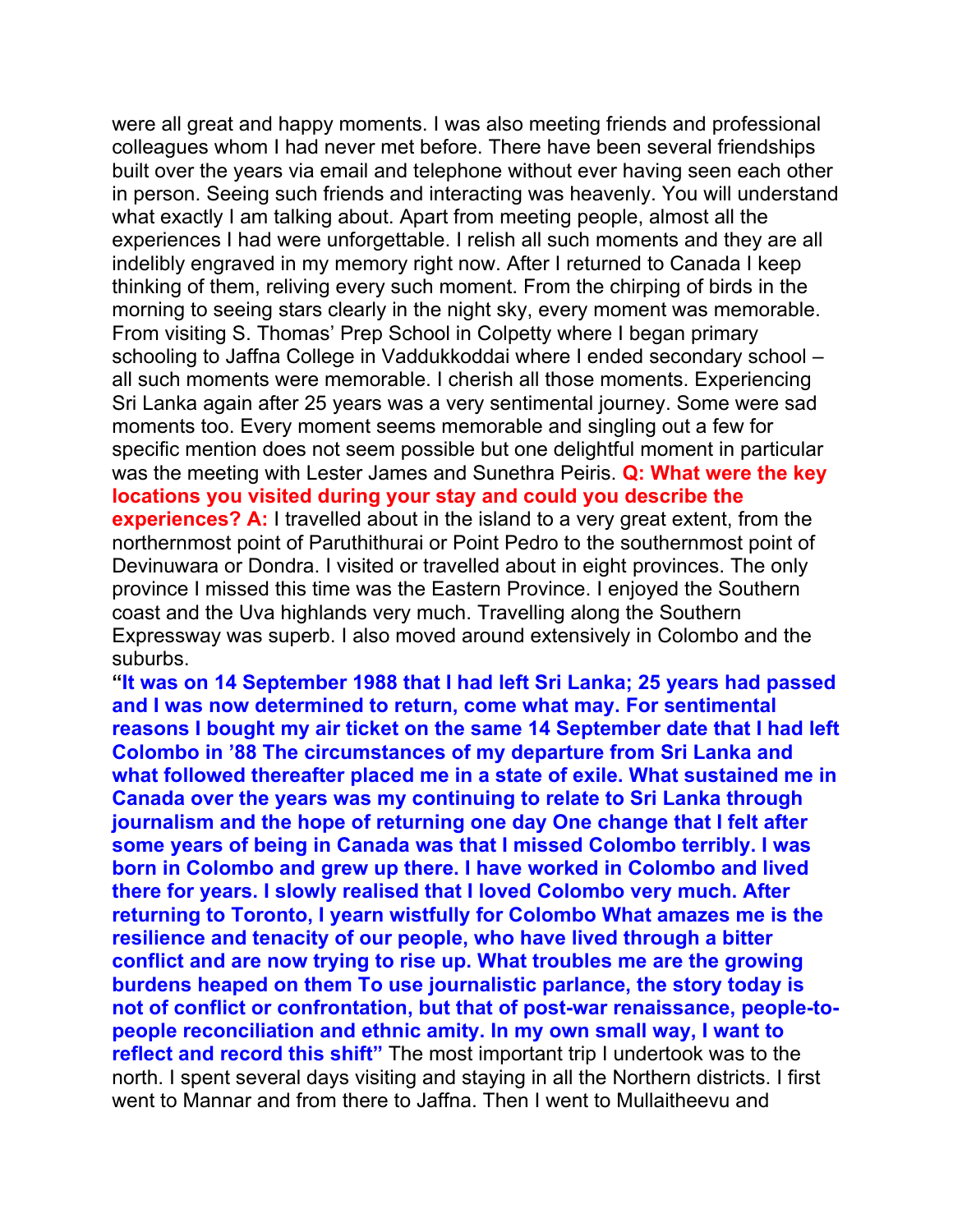Kilinochchi and finally to Vavuniya. Going up north to Jaffna was quite traumatic in some respects. Many thoughts were troubling me as our vehicle progressed along the A-9 Highway or Jaffna-Kandy road. In those days there were rows of trees on both sides of the road. Now they are missing, presumably cut down due to security reasons. For some reason I was feeling rather uneasy as our van proceeded. After the prolonged absence, I felt like an outsider who



was intruding. There were feelings of guilt too at deserting my land and my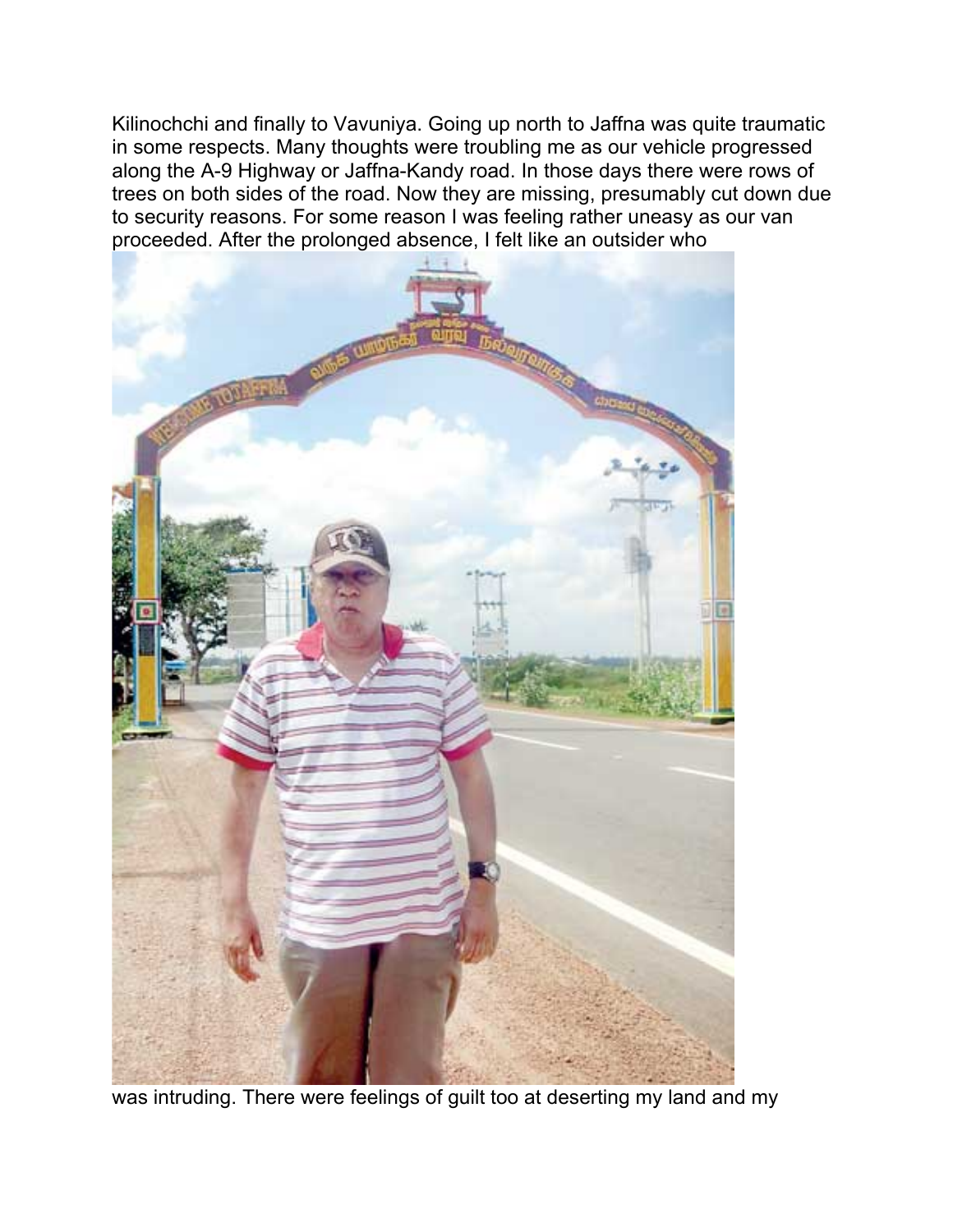people in a time of crisis. Then we reached Murigandi. From time immemorial, worshipping at the famous Murigandi Pillaiyar temple (Ganesh) has been a sacred duty for travellers. Those travelling to and from Jaffna make vows here. Those going south seek divine protection for the journey and those going north give thanks for the safe return. Murigandi itself is changed now with another new road running alongside the old road, thereby easing traffic congestion as most vehicles tarry here for a while. It was dusk when we reached Murigandi. I am a Christian but my wife and our close friend Dushi (journalist Dushiyanthini Kanagasabapathipillai), who was accompanying us, are Hindus. So they went into the temple precincts while I stood outside, looking around. A song in praise of Pillaiyaar by T.M. Soundarajan was playing over the loudspeaker. According to renowned linguistic scholar Rev. Fr. Xavier Thaninayagam, Tamil is the language for devotion and the devotional song by TMS was very moving. The atmosphere was soothingly peaceful despite the traffic sounds. Then Dushi came out and daubed 'thiruneeru' (holy ash) on my forehead and also placed the 'santhanam' (sandal) and 'kungumam' (vermillion) pottu. She then took me to the 'katpoorachatti' (camphor pot) and got me to burn pieces of camphor. My wife also joined us with the temple 'prasadham' (food offered to God and shared by devotees). Suddenly I felt relieved and serenely happy. My troubling thoughts ceased. I was back in the north where my ancestors had lived for generations. I was back in my traditional homeland. I was home. It was a great feeling. It was during night that we crossed Elephant Pass into the peninsula. It has always been a significant moment for me when crossing 'Aanaiiravu'. It is then that one gets the feeling of Jaffna as the topography and landscape changes thereafter. We see the curtain of cadjan fences and the abundance of palmyrah trees. Entering Jaffna again was very gratifying as there had been a time when I thought I would never get to be there again. When I went to my mother's village Kaddaively, the postal address of which is Thunnalai South, Karaveddy, I found myself alienated. I was a stranger there. Though born and bred in Colombo, it is my mother's village with which I identify myself. We used to visit each year for the school holidays and I retain very pleasant memories of the many uncles, aunts and cousins there. Today there are no close relatives living there now. I went to see our ancestral property, which now belongs to somebody else. I recognised some of the trees in the compound but not the abode, which has been restructured. The old well remains and I drank some water from it. Our village was once famous for its evening market 'Koyitsanthai'. It used to bustle with so many women selling their wares. We would buy titbits and munch away. Nowadays the market convenes in the morning and winds up by noon. Most of the better-educated people have moved either to Colombo or abroad. The Methodist Church to which my family belongs and the Nunuvil Pillaiyaar Temple where my Hindu relatives worship are there still, with a renovated appearance. Elaborate construction work was going on with diaspora funds. Sadly worshippers in both temple and church are declining as the people have moved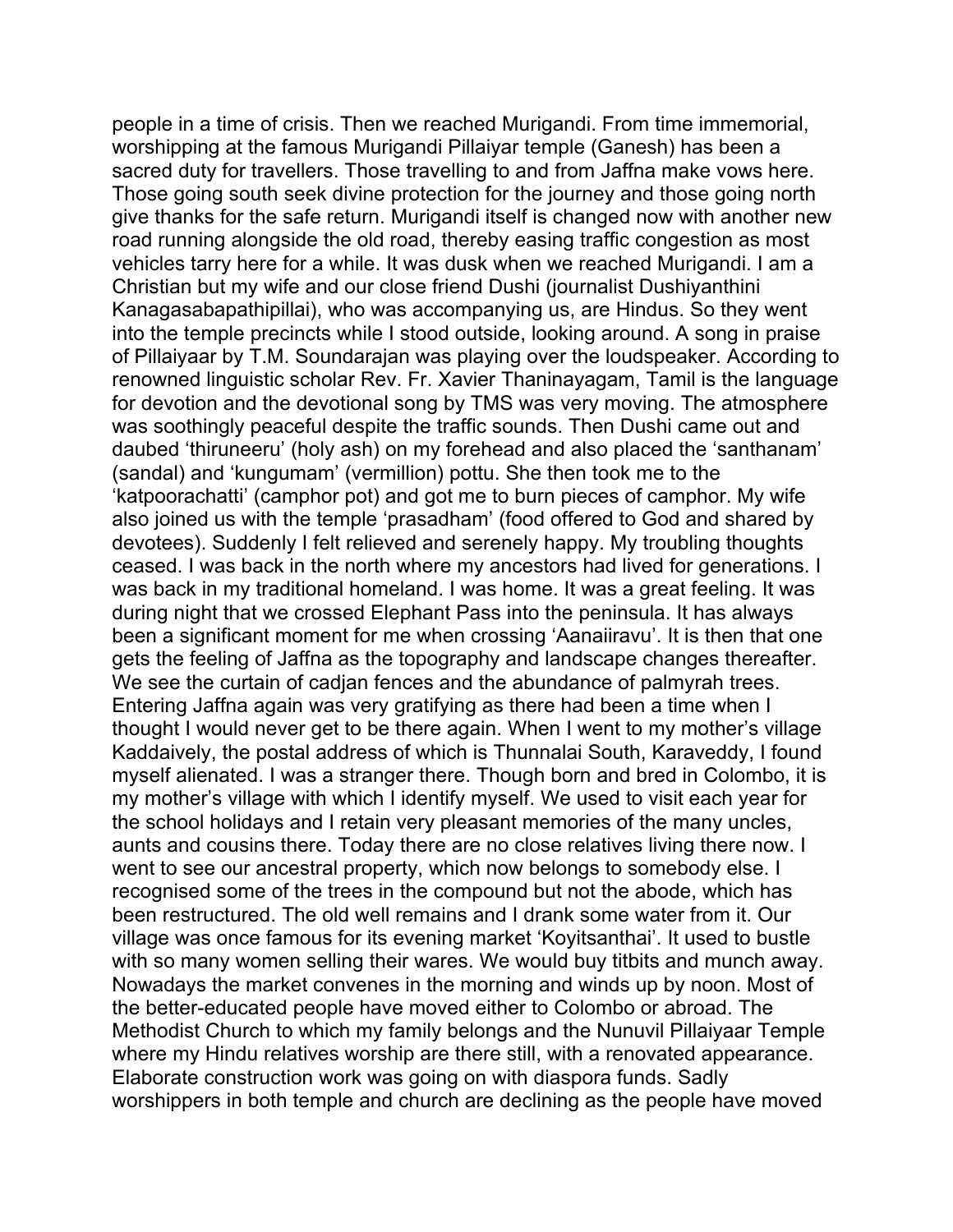away but funds are pouring in from abroad to enhance the structures. This is the story not only in my village but in most other Jaffna villages too. Another upsetting experience was that of travelling about in Mullaitheevu District and seeing firsthand the Mullivaaikkaal and Nanthikkadal area where the final phase of the war was fought. I know and have written about the deaths, displacement, destruction and despair that took place during the war, but when I saw the places concerned, I could feel the agony and suffering the people must have endured. I could imagine hearing the reports of gunfire and explosions. I could imagine listening to the wailing and weeping. It was most depressing. The time I spent in Kilinochchi at the 'Sencholai' orphanage run by KP was pleasantly uplifting. The positive morale, warmth and affection of the children touched my heart.

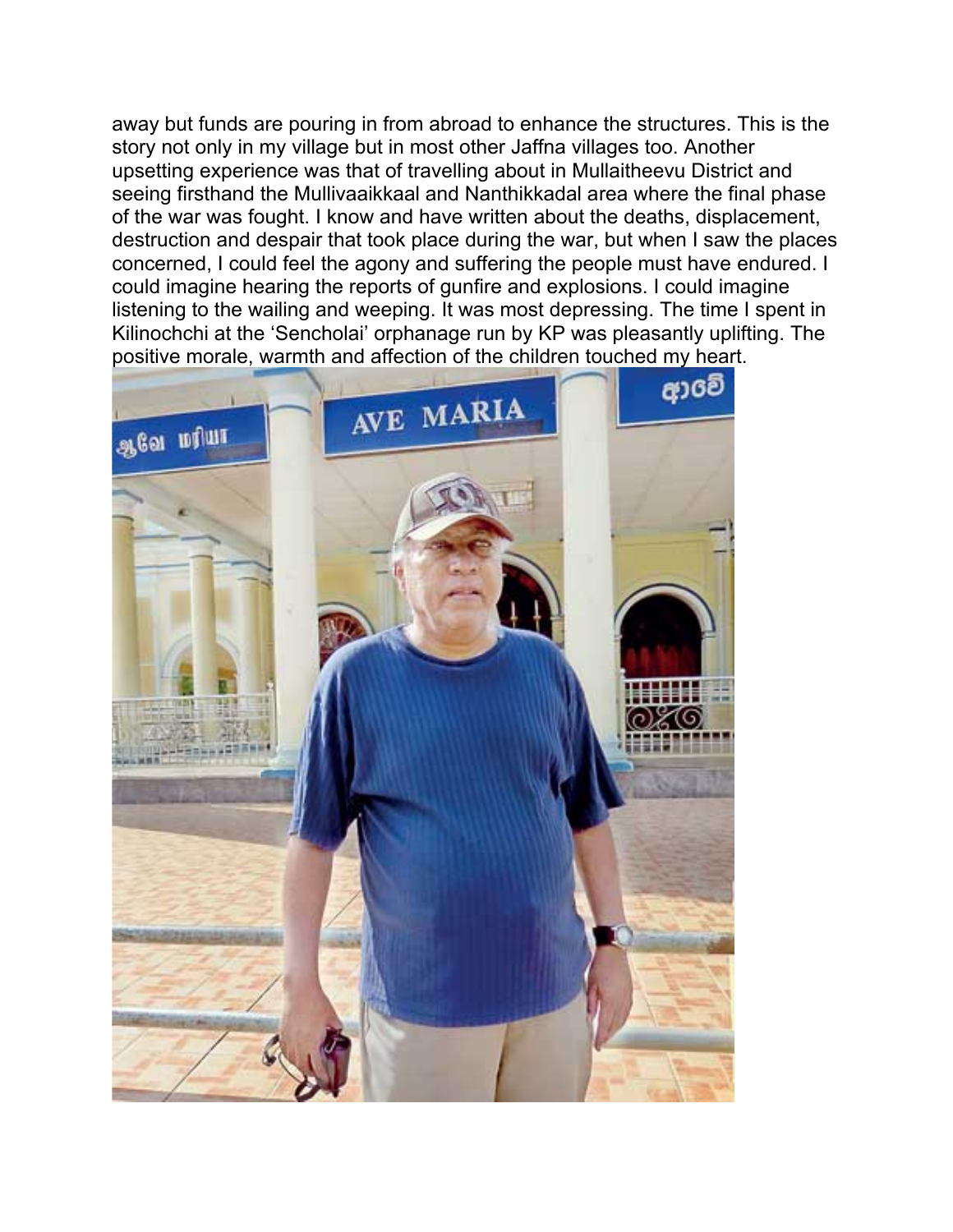There is one other uplifting experience I must mention here. This was the peace and tranquillity that I felt at Madhu in Mannar District. I sat both inside and outside the 'Sebamaalai Maathaa' Church (Our Lady of the Rosary) in Marudhamadhu and reflected pensively. It was quiet and the atmosphere was tranquil and peaceful. I have written about the mystique of Madhu before and I now felt it again. I gazed intently upon the Mother Mary statue that had been moved to Thevanpitty during the war and had later been brought back. The war was now over and the Sebamaalai Maathaa too had returned. Now I too had returned, but… I could go on and on about these experiences and emotions but will stop here now. **Q: You returned to Sri Lanka after 25 years. What made you decide to visit after staying away for so long and how would you describe the weeks in the run-up to your visit? A:** The thought of return has always been there. Please let me explain this with a little bit of personal history. You see, I was not one who sought to go abroad seeking greener pastures. What happened was that in October 1987, I was in Jaffna when war broke out between the Liberation Tigers of Tamil Eelam (LTTE) and the Indian Army known as the Indian Peace Keeping Force (IPKF). I returned to Colombo through a devious jungle route with lots of information, documents and photos about how the ordinary civilians were affected and how they were suffering in the LTTE-IPKF clashes. The Sunday Island of 25 October 1987 went to town with the material I had brought. We announced that some features would continue too. Among the stuff we published was an interview with the then Deputy Leader of the LTTE, Gopalaswamy Mahendrarajah alias 'Mahattaya'. All that was sensational at that time. The Island was sold out. The Indian diplomats in Colombo, who had hitherto been projecting an impression that everything was hunky-dory in Jaffna and that civilians were not affected, got irritated. I was arrested on 26 October for inquiries about the Mahattaya interview and detained at the fourth floor. I was told by a Police officer that the idea was to "keep me quiet until the Indian Army finishes the job". Fortunately for me there was a huge outcry from media colleagues in Sri Lanka and outside. Due to a combination of reasons which are too detailed to elaborate here, I was produced in court after five days of detention and released on bail. I was forbidden to travel outside Sri Lanka. The case was heard at regular intervals where the Police first said they are investigating me and later said that the file had gone up to the Attorney General's Department. Finally the AG's Dept cleared me of any blame and I was discharged. Meanwhile, many of my friends were worried about my situation and felt that I should go away from Sri Lanka for some time. Since I was prohibited from travelling outside, they felt that I should apply for a scholarship overseas and utilise that as a valid reason to get the travel ban lifted. So I reluctantly began applying and thanks to the help of Dr. Neelan Tiruchelvam submitted an application for a Nieman fellowship at Harvard University also. I was selected almost at the same time that the courts ruled there was no case against me. However, I decided to go to the US as the Nieman fellowship was rather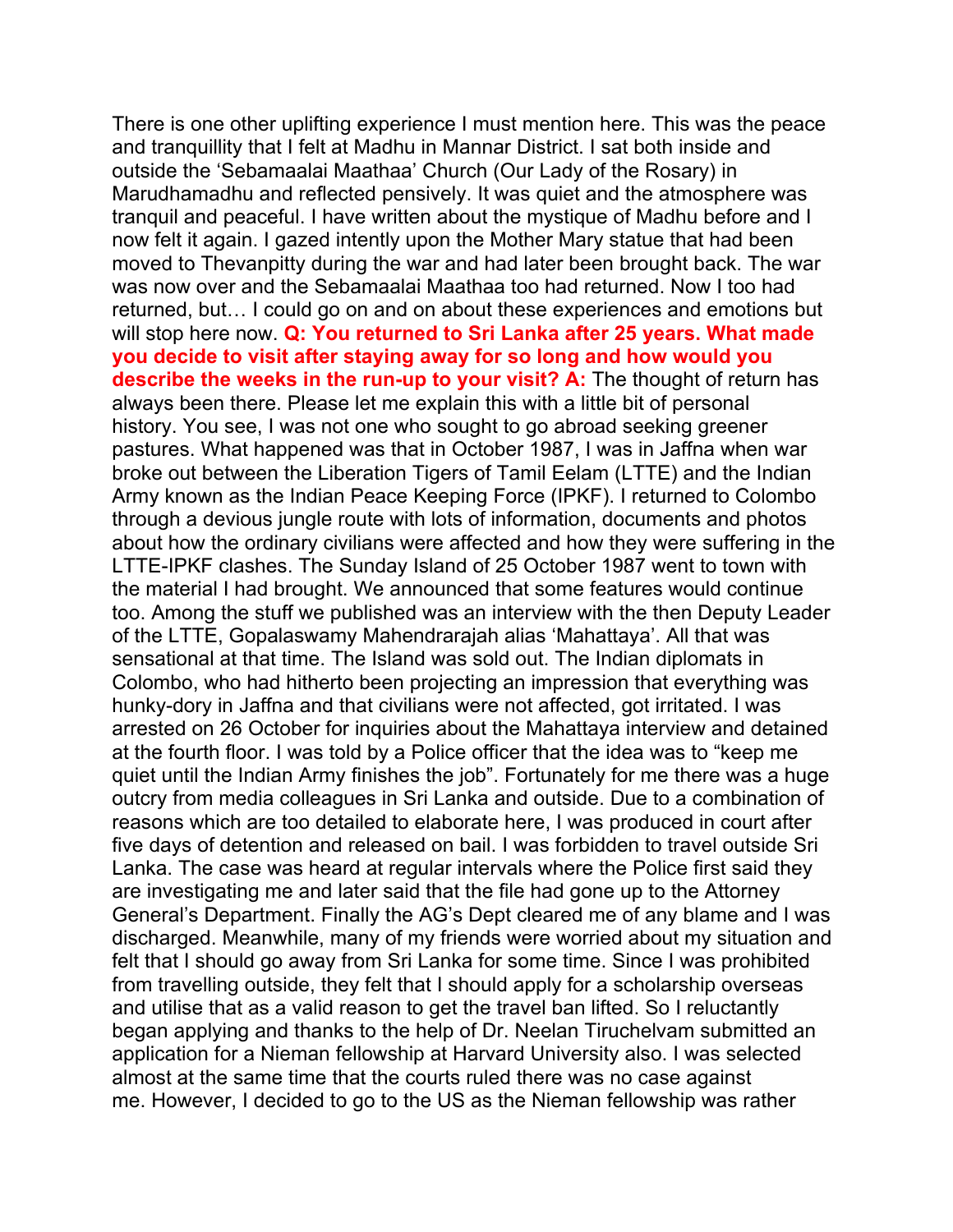prestigious among journalists. I was sure that I would return in a year. When the then Nieman Foundation Curator Howard Simons asked me whether he was to make arrangements for me to stay in the US indefinitely, I declined saying I was definitely going back. But as June 1989 approached and I prepared to return, the situation in Sri Lanka got worse and a whole lot of friends in the media including Richard de Zoysa advised me not to return at that stage and instead wanted me to stay away for some time and then come back. So I came over to Canada and stayed with a cousin. After about six months when I was getting ready to return, Richard himself was killed. Many of his journalist pals had to leave the country. I too panicked and stayed put in Toronto. I then started a Tamil weekly with some partners and after a while began another on my own. I also got married. As the war escalated, I realised that there was no question of returning until peace returned. My wife was firmly against the idea of returning while the war continued. After Chandrika Kumaratunga came to power and peace seemed a distinct possibility, I made plans to return, but war erupted soon. Later another peace interlude dawned in 2002, but by that time I knew the LTTE was not sincere and simply waited for war to resume on a large-scale again. So the war continued in Sri Lanka and I continued to live in Canada. After the war ended conclusively in 2009 and presidential and parliamentary polls were held in 2010, I felt the time was ripe to return. Due to complex reasons, including concerns over my safety and security among family members and close friends, the return got delayed. Matters simply dragged on. It was prolonged agony and anxiety for me during this time. And then it was September 2013. It was on 14 September 1988 that I had left Sri Lanka; 25 years had passed and I was now determined to return, come what may. Since the Commonwealth Summit was imminent, I felt lesser mortals like me would not attract much attention and that a low-key visit was possible. So for sentimental reasons I bought my air ticket on the same 14 September date that I had left Colombo in '88. As the days progressed and my departure from Toronto drew near, I was very, very excited and somewhat tense. Details of my trip were known only to family members and a few close friends. To many in Toronto I said we were going to New Zealand where my wife's brother is living. Finally D-day dawned and I was on the plane. **Q: All these years, did you ever think you would set foot on Sri Lankan soil again and now that you have, will you return? A:** The hope of return is always there. It is this hope that sustains a person in exile living away from the mother country. I do not regard myself as an emigrant though I have been away for so long. I consider myself to be an émigré. An émigré is one who has migrated out with connotations of political or social exile. Traditionally émigrés see their stay in a country other than the land of birth as a period of enforced exile necessitated as a temporary expedient. I once read somewhere that the difference between an emigrant and exile is that an emigrant makes a conscious decision to seek a new life in a different country whereas an exile thinks he or she is only staying temporarily in the new country and that one would return soon to the old country to which one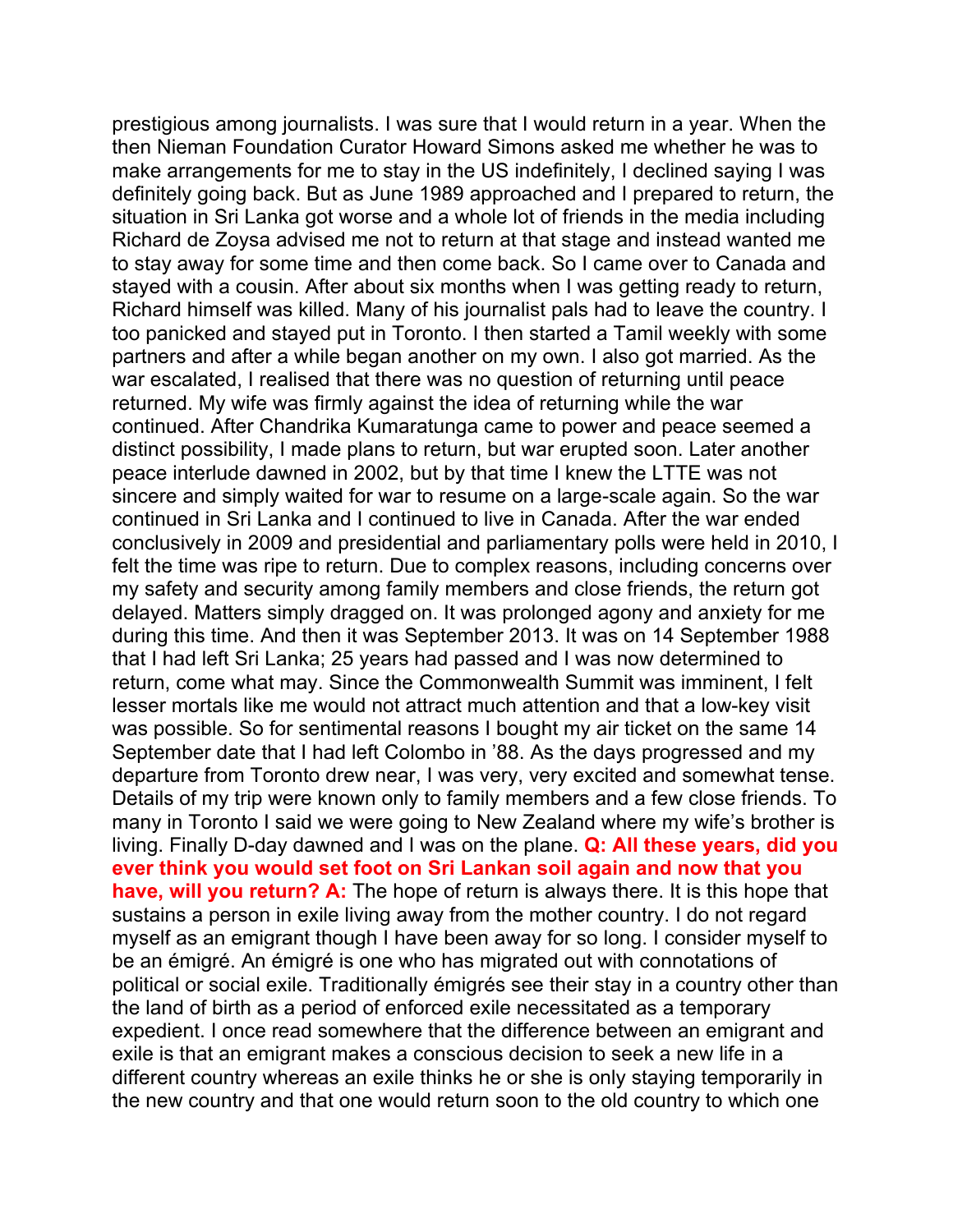really belongs. As I have stated earlier, the circumstances of my departure from Sri Lanka and what followed thereafter placed me in a state of self-exile. What sustained me in Canada over the years was my continuing to relate to Sri Lanka through journalism and the hope of returning one day. Yes, there were times when I felt I would never ever be able to return to Sri Lanka, but then I would recover gradually from such negativity. But the conditions were not conducive to return and my family was vehemently opposed to such an idea as long as the war was on. My mother came to Canada to see me and passed away here. My mother came here because she felt I should not come to Sri Lanka. I could not attend even the funerals of my father, my sister and people like Dr. Neelan in Colombo. Though I came to Canada in 1989, it was only 15 years later in 2004 that I took Canadian citizenship. It was in the same year that I bought a home. Earlier I had been resisting the idea of putting down roots in Canada because I used to think I was going back soon. However, I began feeling at one point of time that the hope of return was a mirage. Things changed after May 2009 and once the war was over and the process of normalcy got underway, Sri Lanka kept beckoning. Though I could have visited India or Singapore and got my family members down there, I did not. I was opposed to the idea of meeting my family in another country. I somehow felt I should meet my family in Sri Lanka and not in the neighbourhood. Also it was too much for me emotionally to travel all the way up to India or Singapore and not set foot in Sri Lanka. The hope of return loomed larger and larger after the war ended and finally it became possible last year. When I arrived I was feeling a little insecure and unsure of what lay in store for me here. I even thought this trip may be my last trip. After some days I felt secure, reassured and confident that I could be in Sri Lanka again. And yes I do hope to return again and this time I won't be feeling insecure or tensed up as I was the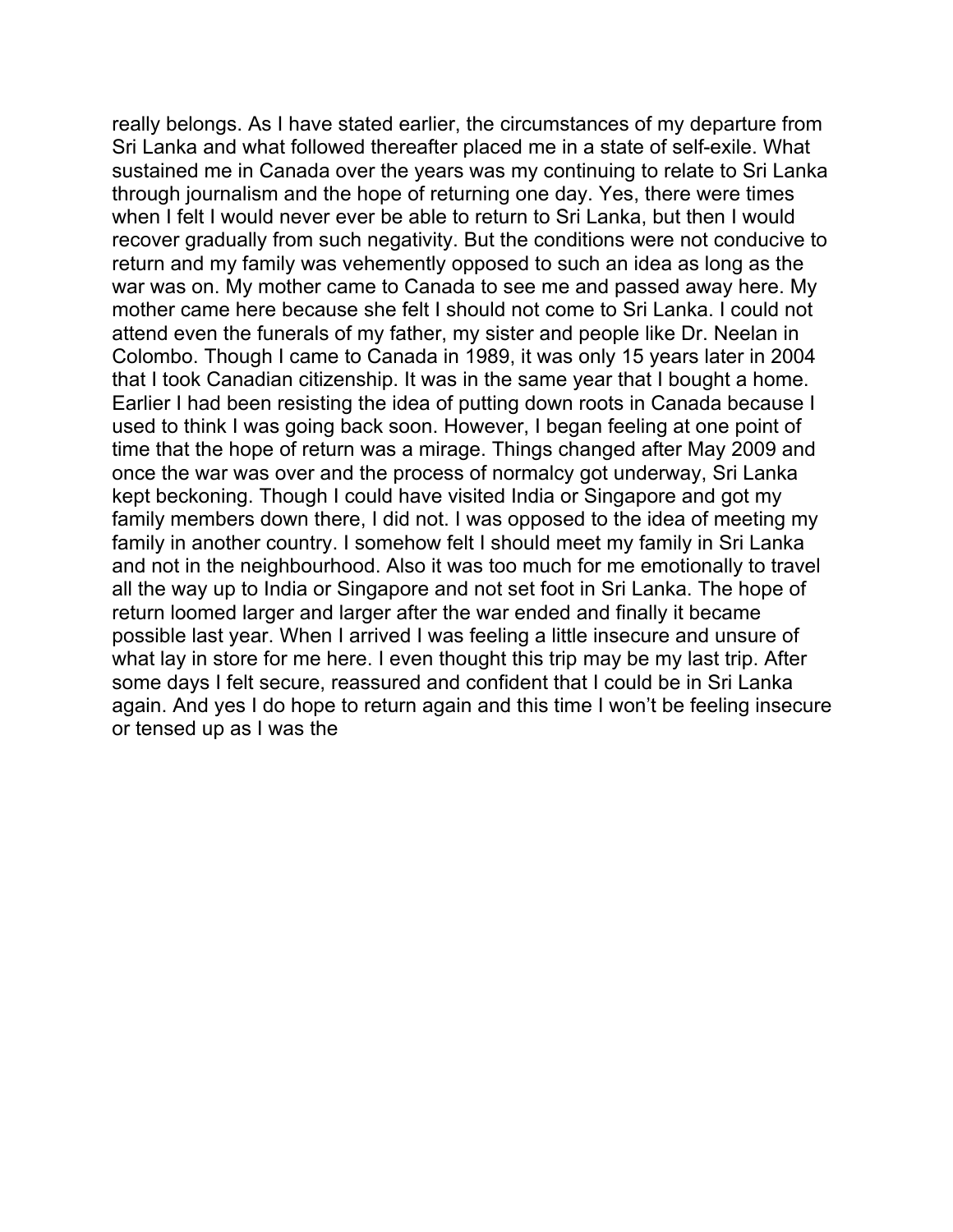

last time. **Q: What are the places you wish to visit during your next trip that you couldn't visit due to time factors during the first? A:** There are many. Next time I want to spend some time in the Eastern Province, particularly Batticaloa where I have worked as staff correspondent for the 'Virakesari'. I missed the province entirely in my trip. I also want to visit the islands and islets off Jaffna, particularly Delft, which I missed. Other places I want to spend some more time in the next trip are Anuradhapura, Polonnaruwa, Kandy and Galle. I also want to see Yala and Wilpattu sanctuaries and the Sinharaja rain forest during the next trip. Apart from places, there are also many people I want to meet. I could not meet all the people I wanted to during this trip and I also could not spend as much time as I wanted to with some. **Q: Could you outline your memories of Sri Lanka from when you were here in the '80s – especially in relation to the places you lived in – and how things have changed from what you remember? A:** The situation has changed considerably, particularly Colombo. I felt like Rip Van Winkle waking up after sleeping for years to find everything changed. In my case I was aware of what was happening in Sri Lanka but was unprepared to see the concrete changes directly. I had plans of walking along many roads and streets I was familiar with. But when I arrived, the city was being beautified for the Commonwealth Summit and I found it very difficult to walk freely as I had envisaged. Besides, the heavy volume of traffic was overwhelming. I found it rather unnerving at first to even cross the Galle Road. Those days of jaywalking and flitting from one side to the other, randomly zigzagging among vehicles, seemed history now. The new system of traffic regulations was also difficult to comprehend at times. If you missed a turn, then you had to go some distance and then return. Many roads were one way. Numerous vehicles were parked by the side. I wondered what would happen if all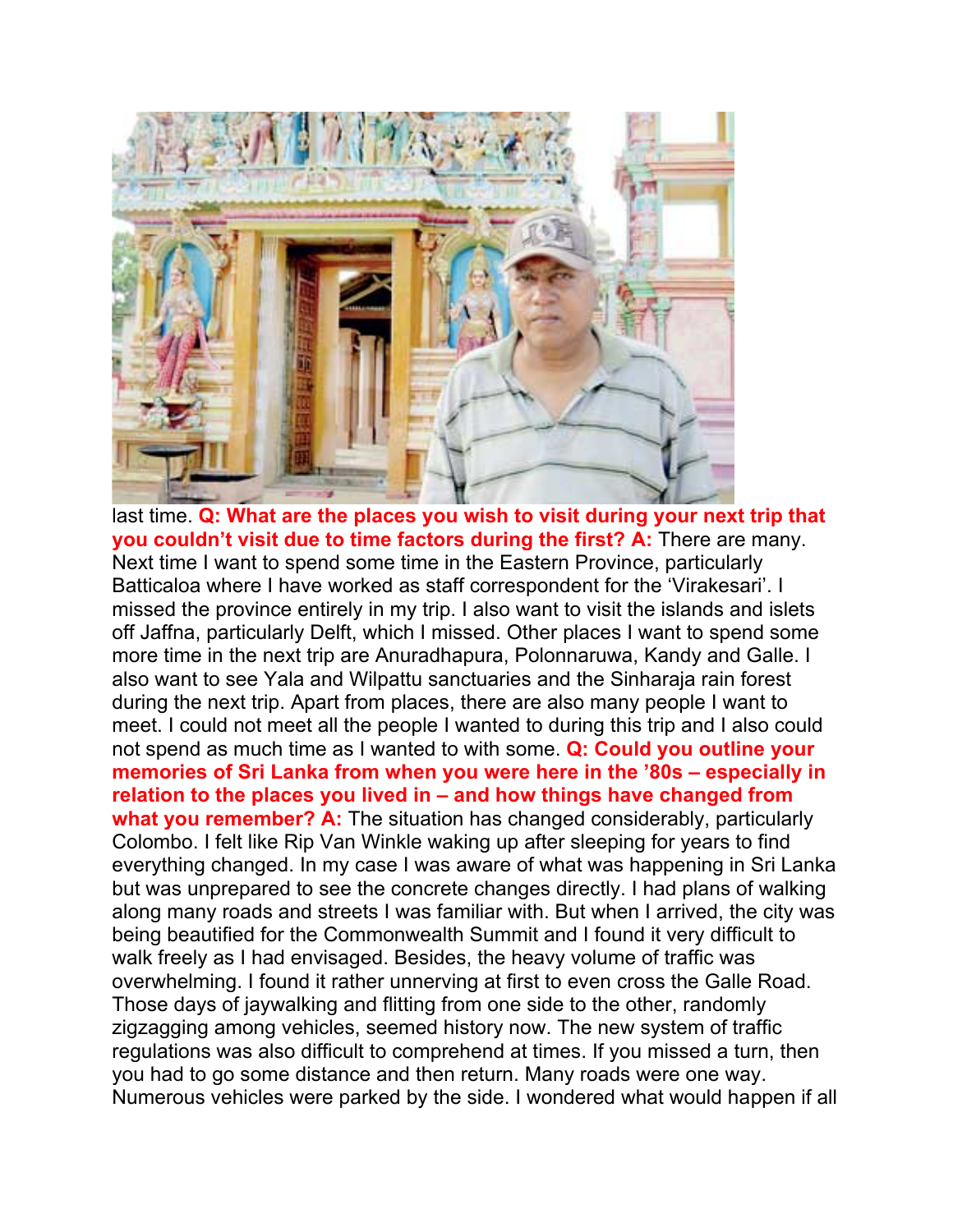the parked vehicles were also plying on the roads with others instead of being stationary. Many of the houses and buildings I knew were not there. The existing ones seemed dwarfed by the new giants. My nostalgic attempt to visit the places I had lived in resulted in feelings of sadness at times. I found the house we had lived in at Aloe Avenue, Colpetty demolished. A new building is likely to rise in the venue. The place I stayed in at Galpotha Street, Kotahena is now replaced by a luxury flat. I could not locate even the lane we lived on those days in Hendala. It was only in Jaffna that the house I stayed in at Swartz Lane remained as it had been then. I even saw the wooden bed I had slept in. Another disappointment was cinema theatres. Many of the old theatres which I frequented regularly are no more. Some were lost memories. For example, people in the vicinity of the landmark banyan tree had not even heard of the old Empire theatre. Some like the Regal remain, but retain a jaded look. The old Majestic theatre has given way to a shopping complex by the same name that has a cine-theatre plaza. The price of tickets has skyrocketed. What a far cry from the old days. Still I did manage to see three Hindi, two Tamil and one Sinhala movie. I liked the Sinhala movie 'Butterfly Symphony' by my old friend Jayantha Chandrasiri the best of all. Some of the pleasant changes in Colombo seemed to be the comparative cleanliness and an aesthetic sense of beauty in many places. The Marine Drive was a refreshing feature. So too were the jogging tracks and walking paths. I used the jogging track in Wattala near my brother's residence very often. It is by the side of a pond. At nights it is lit up by solar power. I saw twinkling fireflies when I walked after dusk. I saw many water birds when I walked there in the mornings. In front was a stall selling 'kola kenda,' which was most refreshing after a long walk. Most of the small boutiques and eating houses prevalent in Colombo were missing. Supermarkets and uptown restaurants are galore. Space is shrinking for the 'little people'. A new upwardly mobile class has emerged. This segment is not very fluent in English, which was an attribute of the upper classes earlier. I suppose change is inevitable and the changes I experienced are signs of progress. Still I did feel a sense of loss and regret for a way of life that would never come back to me. **Q: What were the main memories of Sri Lanka that sustained you during the last two-and-a-half decades in Canada? A:** A myriad of memories, Marianne. Whenever I read or hear about an incident or event in Sri Lanka, my thoughts rush back in time to some related thoughts. If not for my journalism I may have simply wallowed in memories, but thanks to my being able to write on Sri Lankan developments to Sri Lankan media, I found an avenue to move away from such memories whenever possible. However, one change that I felt after some years of being in Canada was the feeling that I missed Colombo terribly. I was born in Colombo and grew up there. I have worked in Colombo and lived there for years. I slowly realised that I loved Colombo very much, so seeing and moving about in Colombo made me ecstatic. Initially I found it difficult to adjust to the changed city and lifestyle. After a while I got used to it and began moving about easily. After returning to Toronto, I yearn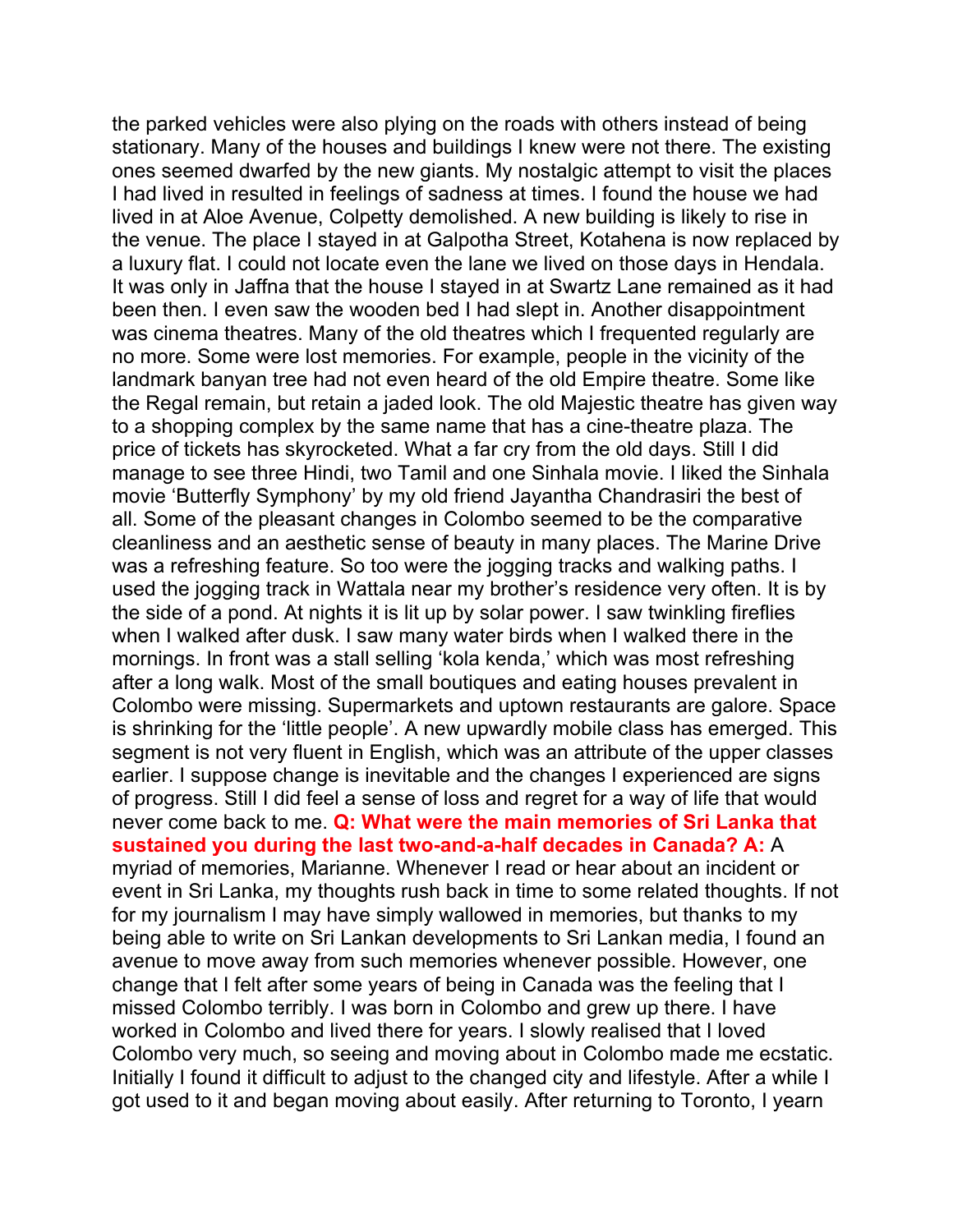wistfully for Colombo. I hope to write about these experiences in the days to come. **Q: Did your visit live up to your expectations and memories? A:** Yes, very much. There were some shortcomings and disappointments, but on the whole it was really great. Meeting my brother, in-laws and nephews in person and some intimate friends were the highlights that made the trip worthwhile. I feel truly blessed and thank God for making it possible. **Q: As a journalist, you have been writing about Sri Lanka from Canada for two-and-a-half decades. Has your visit changed your perception of the country and if so, how? A:** Yes. I have been writing on Sri Lanka from afar. I have been to some extent an outsider with insider knowledge. The primary focus of my writing has been on politics or politics-related matters. But during my trip in Sri Lanka, I avoided politics. I did not meet a single politician except for one, whom I ran across by accident in Church. I declined invitations from many politicians who wanted to meet me and from political associates who wanted to arrange meetings. I did not contact even those politicians with whom I kept in touch from Canada. This was because I wanted to avoid politics from affecting my stay in Sri Lanka in any way. Not only did I avoid politicians, I also did not meet any Government official, diplomat or officers from the Police or Armed forces except for junior Police and defence personnel whom I ran across as an ordinary tourist and not as a journalist. I wanted to experience Sri Lanka from the perspective of a common man and not be coloured by political views of any kind. This I did and have gained tremendously by that experience. In recent times I have become disgusted with the practice of politics and the conduct of politicians in Sri Lanka. This feeling has got more enhanced after this trip. The needs of the people and the needs of the political class are different and there is a disconnect. What amazes me is the resilience and tenacity of our people, who have lived through a bitter conflict and are now trying to rise up. What troubles me are the growing burdens heaped on them, particularly the cost of living. I stand humbled by the endurance and perseverance of the people who did not abandon their motherland as I did. The least that I can do is to focus more on their plight and their struggle to better their lives, despite the overwhelming odds. To use journalistic parlance, the story today is not of conflict or confrontation, but that of the post-war renaissance, people-to-people reconciliation and ethnic amity. In my own small way, I want to reflect and record this shift. At the same time I realise that the whole story cannot be told through traditional journalism alone. On another level, I also want to focus more on other subjects instead of politics. I realise that I cannot avoid politics altogether, but I do want to write more on other topics that interest me. Films and film-related matters are of great personal interest to me. I want to explore this area and see whether I could perhaps write and sustain a regular column on those lines. There are other interests like wildlife, literature and the arts. These are all ideas and as Doris Day sang famously, 'Que Sera Sera'. **Q: You have consistently surprised readers with your many exposés and exclusive articles, particularly during the height of the war, especially given the**